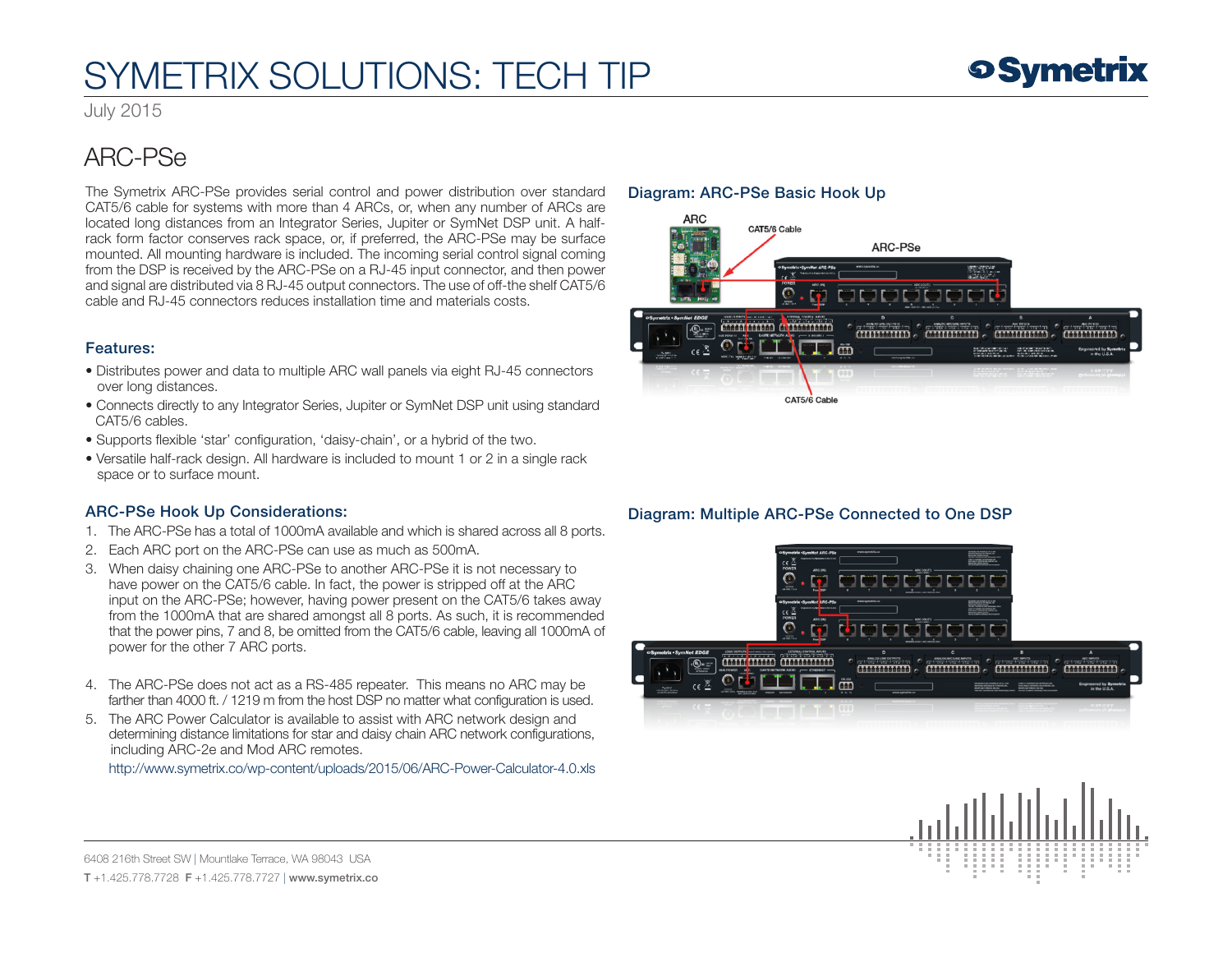# SYMETRIX SOLUTIONS: TECH TIP

July 2015

### Diagram: ARC-PSe and ARC-2e Mounted Remotely



- 1. The total length of CAT5/6 is 4000 feet / 1219 meters from the DSP to the ARC remote, which is the limitation of RS-485 data.
- 2. Power-over-copper cannot travel 4000 feet / 1219 meters down CAT5/6 and power an ARC-2e remote.
- 3. The ARC-PSe is mounted remotely 3000 feet / 914 meters away from the DSP.
- 4. The ARC remote is located 1000 feet / 304 meters from the ARC-PSe.
- 5. This setup provides plenty of power to daisy chain or power additional ARC remotes off the ARC-PSe, all of which are located between 3000-4000 feet / 914-1219 meters from the DSP.

### Diagram: ARC-PSe and ARC Networks Located Locally and Remotely

CAT5/6 Cable: Between 1<sup>st</sup> ARC-PSe and 2<sup>nd</sup> ARC-PSe = 3000 ft. / 914 m



CAT5/6 Cable: Between DSP and 1" ARC-PSe = 10 ft. / 3 m

- 1. One ARC-PSe is mounted locally in the rack with the host DSP and local ARC network. The other ARC-PSe is mounted remotely within the proximity of the distant ARC network.
- 2. Power is not needed on the CAT5/5 cable connecting the two ARC-PSe units together. Each ARC-PSe must be powered with the included Mean Well power supply.
- 3. ARC-PSe power is shared across all 8 ARC ports. Looking at the local ARC-PSe and the 3000 ft. / 914 m CAT5/6 cable run to the distant ARC-PSe, in order to have maximum available power for the 7 remaining ARC ports reserved for the "local ARC network", pins 7 and 8 may be omitted from the CAT5/6 cable connecting the 1st ARC-PSe (local) to the 2nd ARC-PSe (distant).
- 4. Any ARC on the "distant ARC network" may be no more than 990 ft. / 301 m from the 2nd ARC=PSe (distant) keeping all ARC remotes located below the 4000 ft. / 1219 m limitation of RS-485 data.